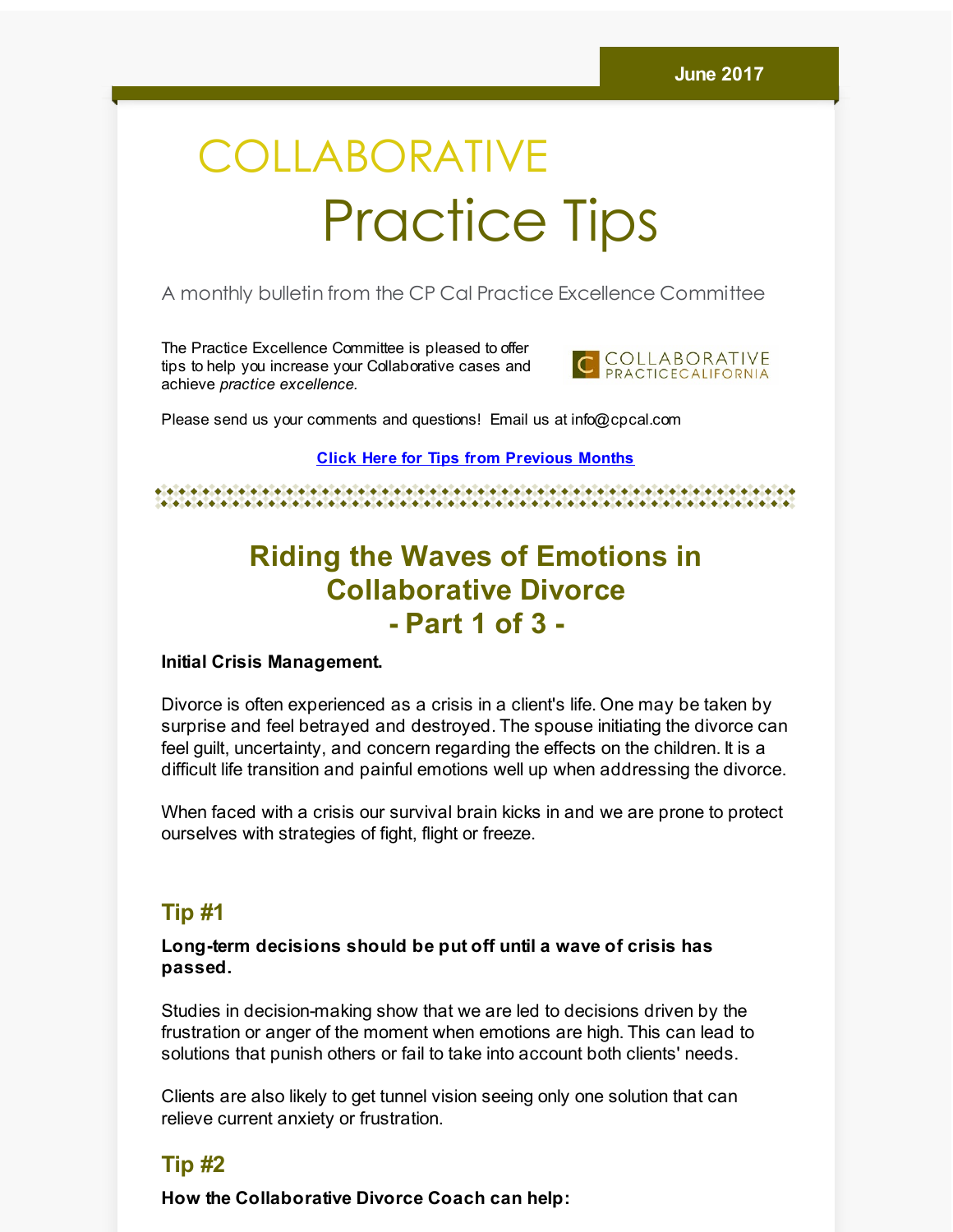Collaborative Divorce Coaches can provide participants a safe space to react and vent. Clients benefit from having their experiences understood and their feelings heard.

Coaches also provide the opportunity to sort through the expression of emotions and discern what responses are important to express in the Collaborative sessions and what may need to be expressed by the individual outside of the Collaborative process.

Coaches can also direct clients in composing statements that express their concerns appropriately and help the client prioritize what they need to have addressed.

Clients may need to have one or several coaching sessions to discuss and understand why the marriage is ending. This can lead to acceptance of the divorce even when it is not their choice.

Coaches provide education regarding the variety of emotions that are experienced during a divorce. Shock, disbelief, sadness, anxiety, anger, betrayal, and guilt.

Coaches can help clients see the importance of allowing themselves to take the time they need to cope and discover what coping strategies work for the different emotions they are experiencing.

## **Tip #3**

**The Collaborative Divorce Coach can also help by** making sure basic needs are attended to during this difficult time. Is the client eating and sleeping okay? How are they functioning at work? Do they exercise to manage stress?

The Collaborative Divorce Coach should encourage his or her client to take time for themselves to process emotions and regain their emotional strength.

## **Tip #4**

#### **Creating Boundaries**

Creating boundaries are important to decrease conflict especially if the couple is still in the same house. This may mean defining separate time they are each in charge of caring for the children or can mean defining times each would use the master bathroom.

Parents may also need to learn to create more boundaries with their children to avoid burdening the children with adult emotions and putting them in a role of taking care of a parent or worrying about their parent's anger, anxiety or sadness.

Parents should also be coached to protect children by making sure their discussions are private. Children will seek to listen in to the adult conversations and often get over-involved in the grown up conflict which causes extra turmoil in their lives.

Coach parents to put up a brave front with their children. If this is difficult then let them know it is okay to name your feelings as long as the parent can also let the child know how they can take care of themselves. Reassure them that they have helpers outside the family to turn to.